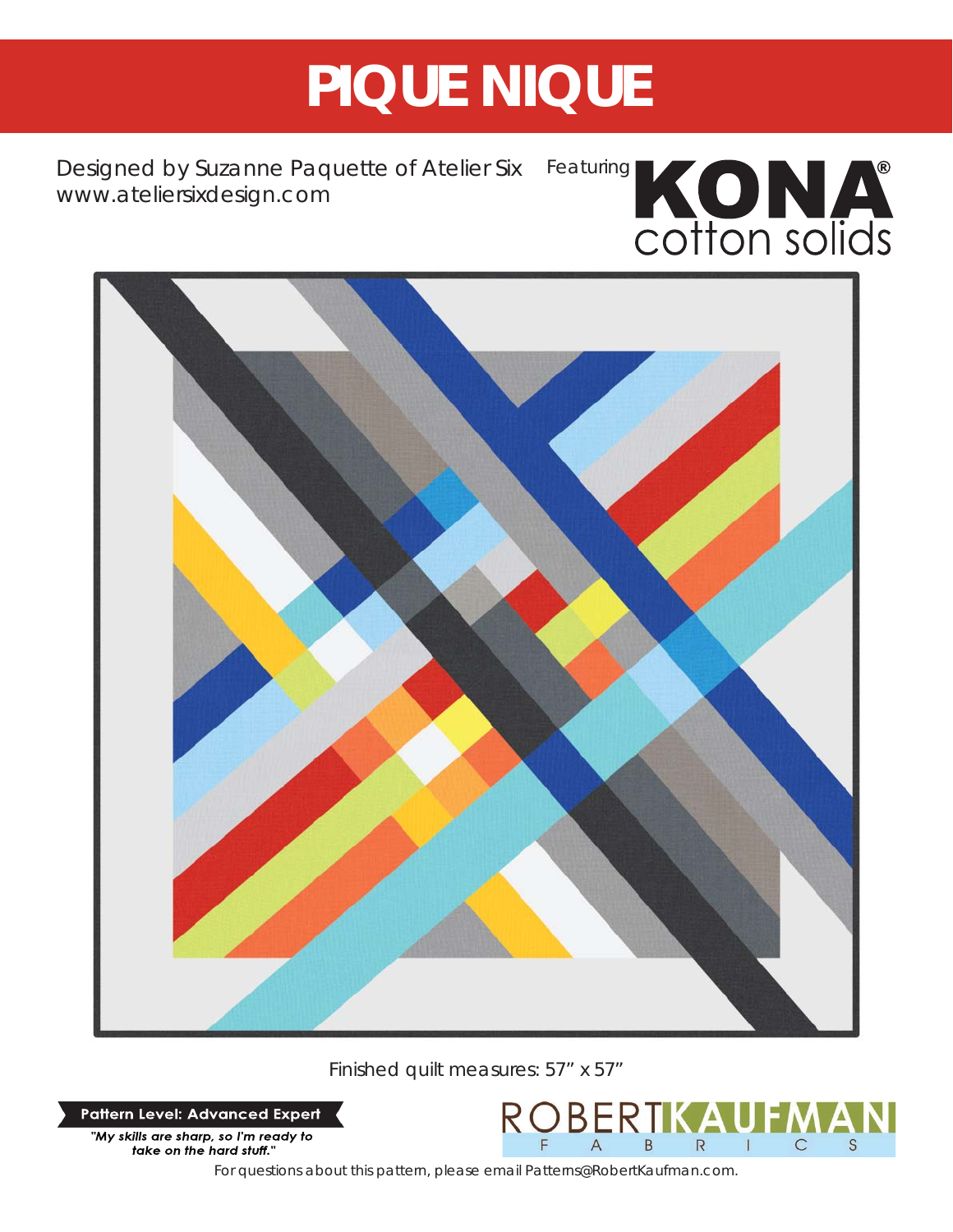## Fabric and Supplies Needed

| Color | Fabric         | Name/SKU                       | Yardage              | Color                                                                      | Fabric                                                                                                     | Name/SKU                                                  | Yardage     |  |
|-------|----------------|--------------------------------|----------------------|----------------------------------------------------------------------------|------------------------------------------------------------------------------------------------------------|-----------------------------------------------------------|-------------|--|
|       | $\overline{A}$ | K001-856<br>QUICKSILVER        | $1 - 3/4$<br>yards   |                                                                            | J                                                                                                          | K001-864<br>PARIS BLUE                                    | 1/8<br>yard |  |
|       | $\sf B$        | K001-854<br>OVERCAST           | $\mathbf{1}$<br>yard |                                                                            | $\sf K$                                                                                                    | K001-106<br><b>METAL</b>                                  | 1/4<br>yard |  |
|       | $\mathsf C$    | K001-862<br><b>GOTHAM GREY</b> | 1/4<br>yard          |                                                                            | L                                                                                                          | K001-840<br><b>DUCKLING</b>                               | 1/4<br>yard |  |
|       | $\Box$         | K001-848<br><b>BLUEPRINT</b>   | 3/8<br>yard          |                                                                            | $\mathsf{M}% _{T}=\mathsf{M}_{T}\!\left( a,b\right) ,\ \mathsf{M}_{T}=\mathsf{M}_{T}\!\left( a,b\right) ,$ | K001-842<br><b>KEY LIME</b>                               | 1/4<br>yard |  |
|       | $\mathsf E$    | K001-855<br>PRAIRIE SKY        | 1/4<br>yard          |                                                                            | $\mathsf{N}$                                                                                               | K001-1339<br>SNOW                                         | 1/4<br>yard |  |
|       | $\mathsf F$    | K001-865<br><b>PIMENTO</b>     | 1/4<br>yard          |                                                                            | $\bigcirc$                                                                                                 | K001-858<br>SHITAKE                                       | 1/4<br>yard |  |
|       | G              | K001-838<br><b>BRIGHT IDEA</b> | 1/8<br>yard          |                                                                            | $\mathsf{P}$                                                                                               | K001-851<br>MAC AND CHEESE                                | 1/8<br>yard |  |
|       | H              | K001-853<br>ORANGEADE          | 1/4<br>yard          |                                                                            | Binding*                                                                                                   | K001-862<br><b>GOTHAM GREY</b><br>*Also used for Fabric C | 1/2 yard    |  |
|       |                | K001-866<br>WATERFALL          | 1/3<br>yard          | You will also need:<br>3-1/2 yards for backing                             |                                                                                                            |                                                           |             |  |
|       |                |                                |                      | Copyright 2017, Robert Kaufman<br>For individual use only - Not for resale |                                                                                                            |                                                           |             |  |

## *Fabric amounts based on yardage that is 42" wide.*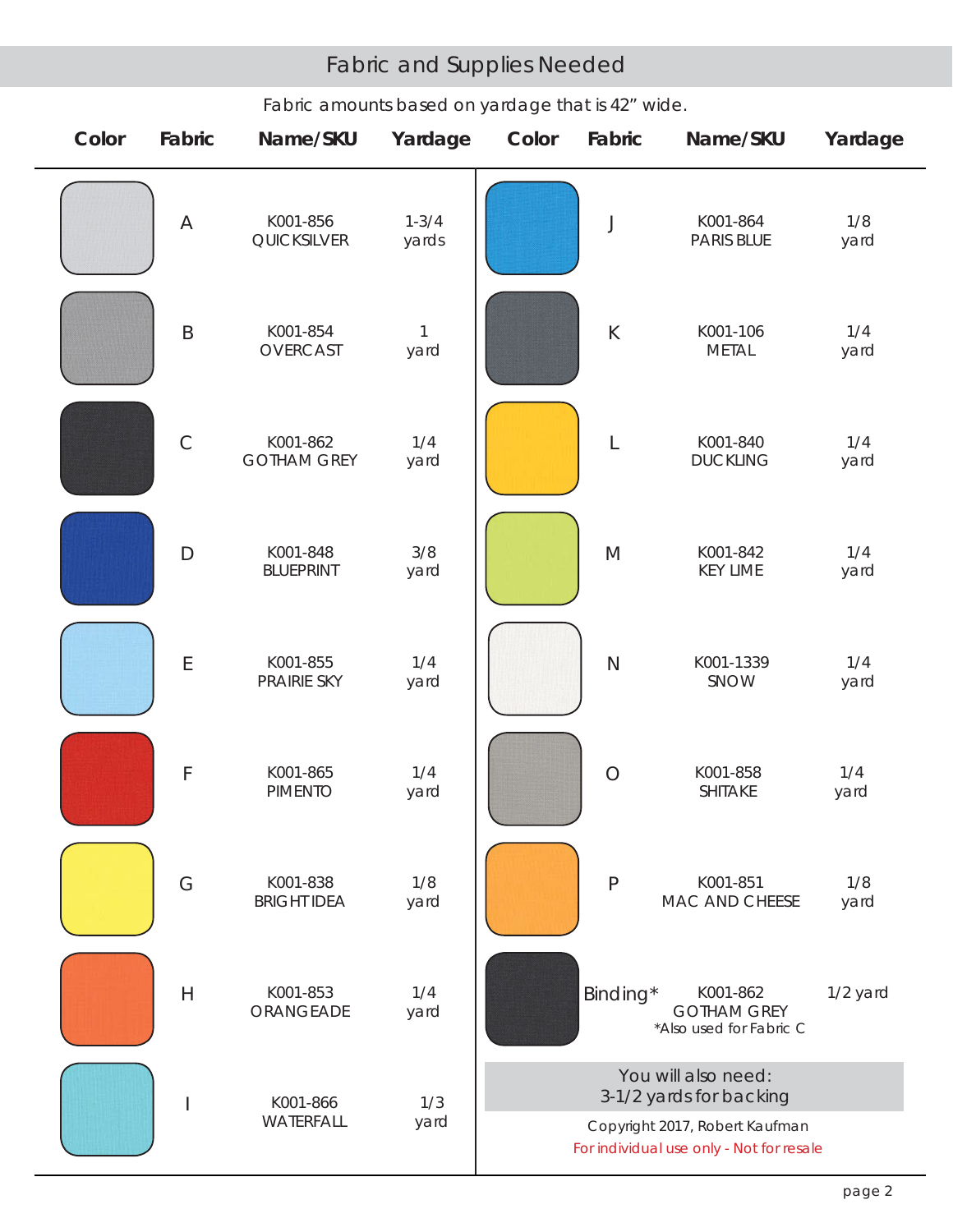- Read through all of the instructions before beginning.
- All of the seam allowances are 1/4" unless otherwise noted.
- Press seam allowances open unless otherwise noted.
- Width of fabric (WOF) is equal to at least 42" wide.
- Right sides together has been abbreviated to RST.
- Remember to measure twice and cut once!

## Cutting Instructions

*Tip: in order to make fabric cutting and piecing easier, label each fabric by color name and letter.*

### **Stripe Blocks #1-10 (running from upper left to lower right)**

– Cut one 4" wide strip across the WOF in the following fabrics.

Fabric L: 840-Duckling (stripe #2), Fabric N: 1339-Snow (stripe  $#3$ ), Fabric B: 854-Overcast (x2) (stripe #4 & #8), Fabric C: 862-Gotham Grey (stripe #5), Fabric K: 106-Metal (stripe #6), Fabric O: 858-Shitake (stripe #7) Fabric D: 848-Blueprint (stripe #9)

- Cut one 10" strip across the WOF in Fabric B: 854-Overcast (stripe  $\#1$ ).
- Cut one 8-1/2" strip across the WOF in Fabric B: 854-Overcast(stripe #10).
- Cut one 8-1/2" strip across the WOF in Fabric A: 856-Quicksilver(stripe #10 on the bottom).
- Trim off selvedge from one end of each strip.
- Starting from trimmed edge, cut each strip in two lengthwise, each piece 21" in length.

### **Stripe Blocks A-F (running from lower left to upper right)**

- Cut one 4" wide strip across the WOF in the following fabrics:
	- Fabric D: 848-Blueprint (stripe A),
	- Fabric E: 855-Prairie Sky (stripe B),
	- Fabric A: 856-Quicksilver (stripe C),
	- Fabric F: 865-Pimento (stripe D),
	- Fabric M: 842-Key Lime (stripe E),

Fabric H: 853-Orangeade (stripe F)

- Cut one 5-3/4" wide strip across the WOF in Fabric I: 866-Waterfall (stripe G).
- Trim off selvedge from one end of each strip
- Starting from trimmed edge, cut each strip in two lengthwise, each piece 21" in length.

### **Central Patchwork Block**

– Cut 4" x 4" squares from the following fabrics:

 four Fabric A: 856-Quicksilver one Fabric B: 854-Overcast one Fabric C: 862-Gotham Grey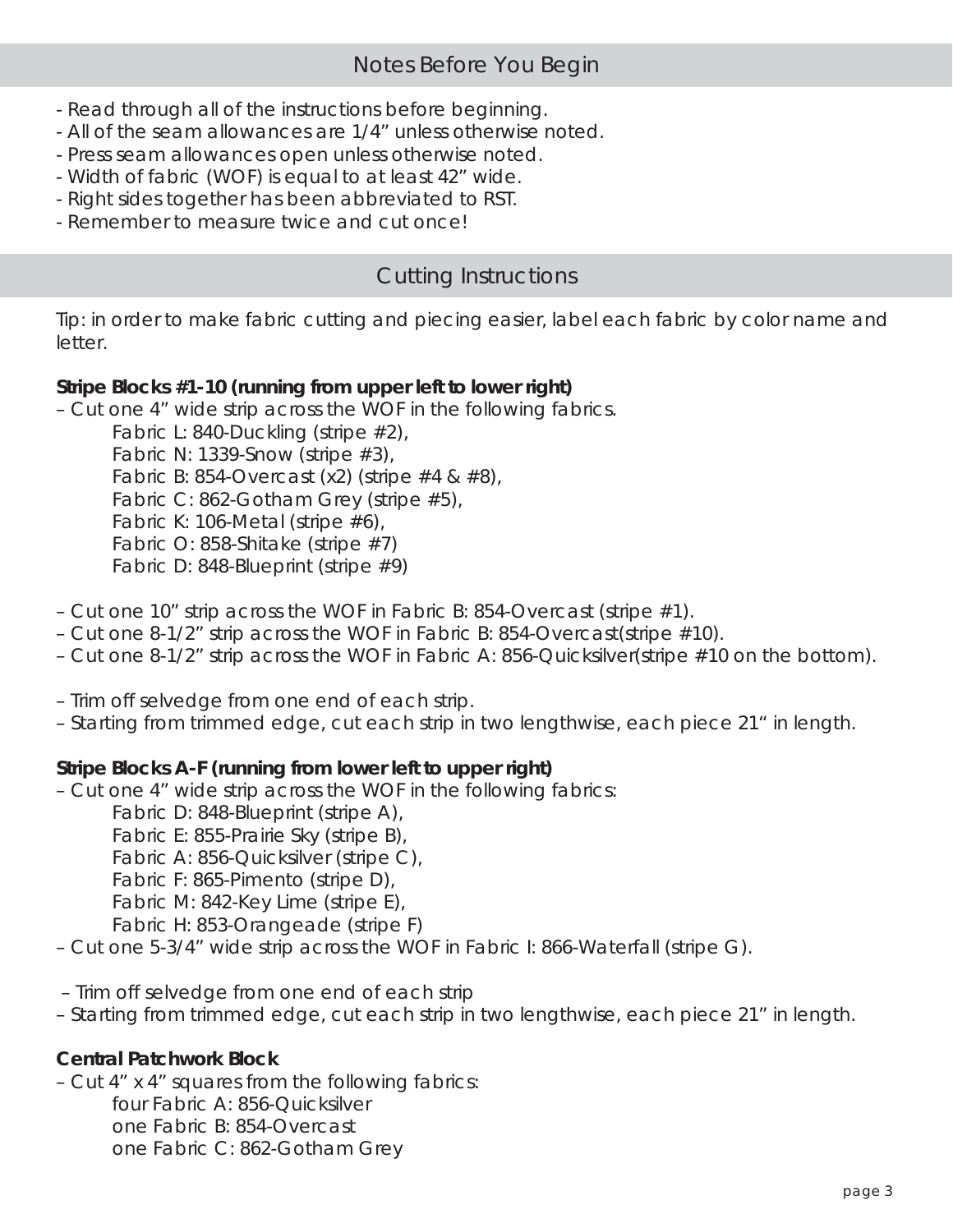two Fabric D: 848-Blueprint three Fabric E: 855-Prairie Sky two Fabric F: 865-Pimento two Fabric G: 838-Bright Idea three Fabric H: 853-Orangeade one Fabric I: 866-Waterfall one Fabric J: 864-Paris Blue one Fabric K: 106-Metal two Fabric L: 840-Duckling three Fabric M: 842-Key Lime two Fabric N: 1339-Snow one Fabric O: 858-Shitake two Fabric P: 851- Mac and Cheese

- Cut 4" x 5-3/4" rectangles from the following fabrics: one Fabric D: 848-Blueprint one Fabric E: 855-Prairie Sky five Fabric I: 866-Waterfall one Fabric J: 864-Paris Blue

- Cut one 4" x 14-1/2" strip in Fabric B: 854-Overcast
- Cut one 4" x 21-1/2" strip in Fabric D: 848-Blueprint
- Cut one 4" x 14-1/2" strip in Fabric C: 862-Gotham Grey
- Cut one 4" x 11" strip in Fabric K: 106-Metal

#### **Binding Fabric**

- Cut six 2-1/2" x WOF strips

#### Sewing the Quilt Top

- 1. Start by piecing the Central Patchwork Block together in columns. Sew squares/rectangles 2A - 2G (see labels in Diagram B), RST, following **Diagram A | Central Patchwork Block**. Press seams open.
- 2. Repeat this process for columns three to nine in the Central Patchwork Block. Press seams open.
- 3. Pin or baste Column 2-Column 9 together, referring to Diagram A, lining up all seams. Sew all columns together. Press seams open.

| 840 | 866  | 848 | 862 | 848 | 864 | 854 | 848 |
|-----|------|-----|-----|-----|-----|-----|-----|
| 842 | 1339 | 855 | 106 | 855 | 855 |     |     |
| 856 | 856  | 856 | 862 | 858 | 856 |     |     |
| 853 | 851  | 865 |     | 106 | 865 |     |     |
| 842 | 1339 | 838 |     |     | 842 | 838 |     |
| 840 | 851  | 853 |     |     | 853 | 854 |     |
| 866 | 866  | 866 | 848 | 866 | 866 | 855 | 864 |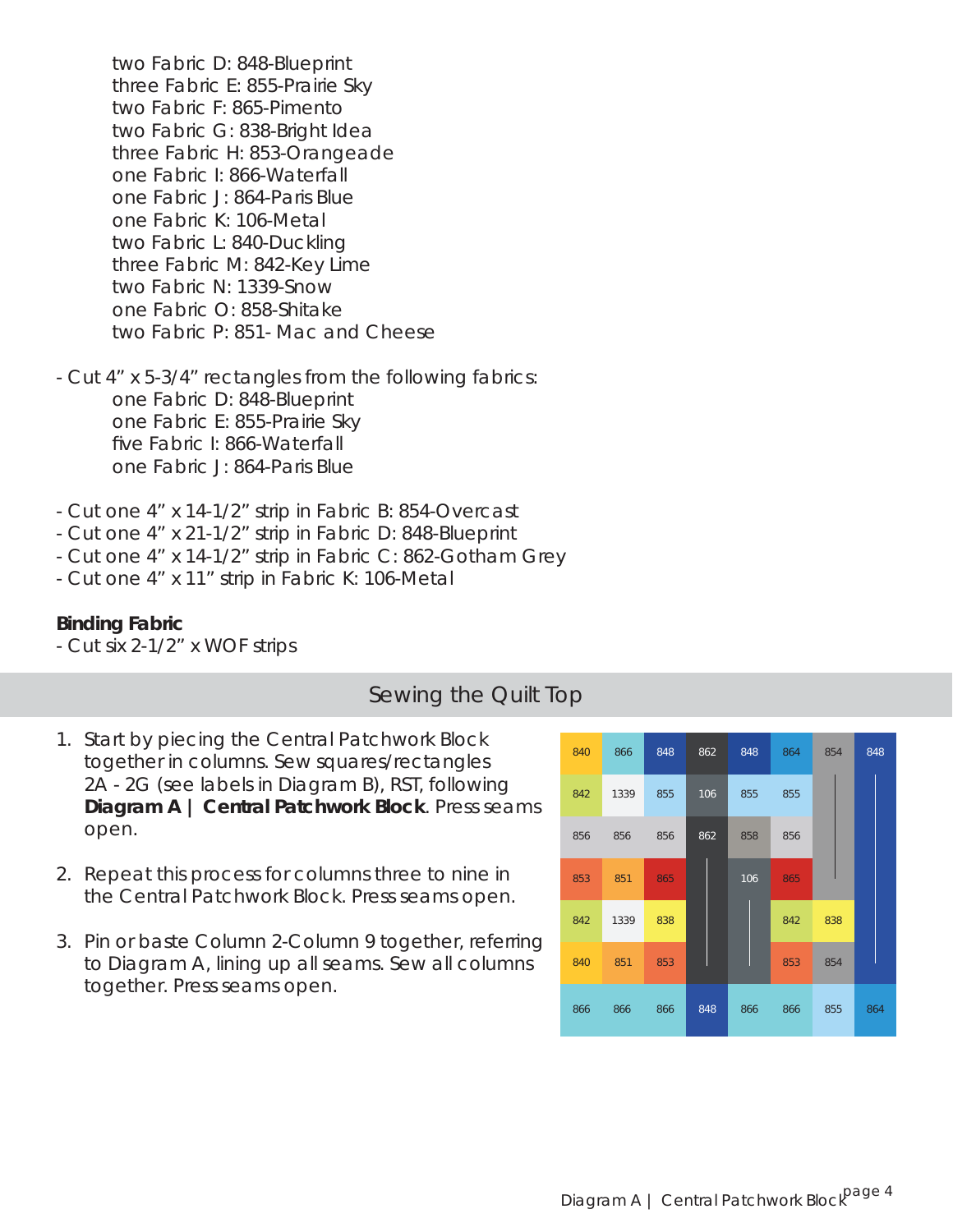

*Diagram B | Master Block*

- 4. Sew one set of the A, B, C, D, E, F, and G stripes together as per **Diagram B | Master Block**. Repeat this process for the second set of A - G stripes, and the two sets of #1-10 stripes, noting the placement of Quicksilver and Overcast in stripe #10. Press all seams open. These are the 'Stripe Blocks'.
- 5. Press Stripe Blocks so that all seams are straight and parallel.
- 6. Pin or baste one Stripe Block A-G to Central Patchwork Block, RST, on the side of squares 9A - 9G. (predominantly 848-Blueprint). Pin or baste second Stripe Block A- G to Central Patchwork Block, RST, on the side of squares 2A - 2G. See Diagram B | Master Block. Sew the pinned/basted seams.
- 7. Pin or baste one Stripe Block

#1-#10 containing Overcast in strip #10 to Central Patchwork Block, RST, on the side of squares 1A - 10A. Pin or baste second Stripe Block #1-#10 containing Quicksilver in strip #10 to Central Patchwork Block, RST, on the side of squares 1G - 10G. Sew the pinned/ basted seams. Once completed, this is the 'Master Block'.

8. Press seams open on Master Block and block by pressing so that all seams are square (gently stretching and steaming as necessary). Use a pressing spray, like Flatter by Soak, to help with the blocking process.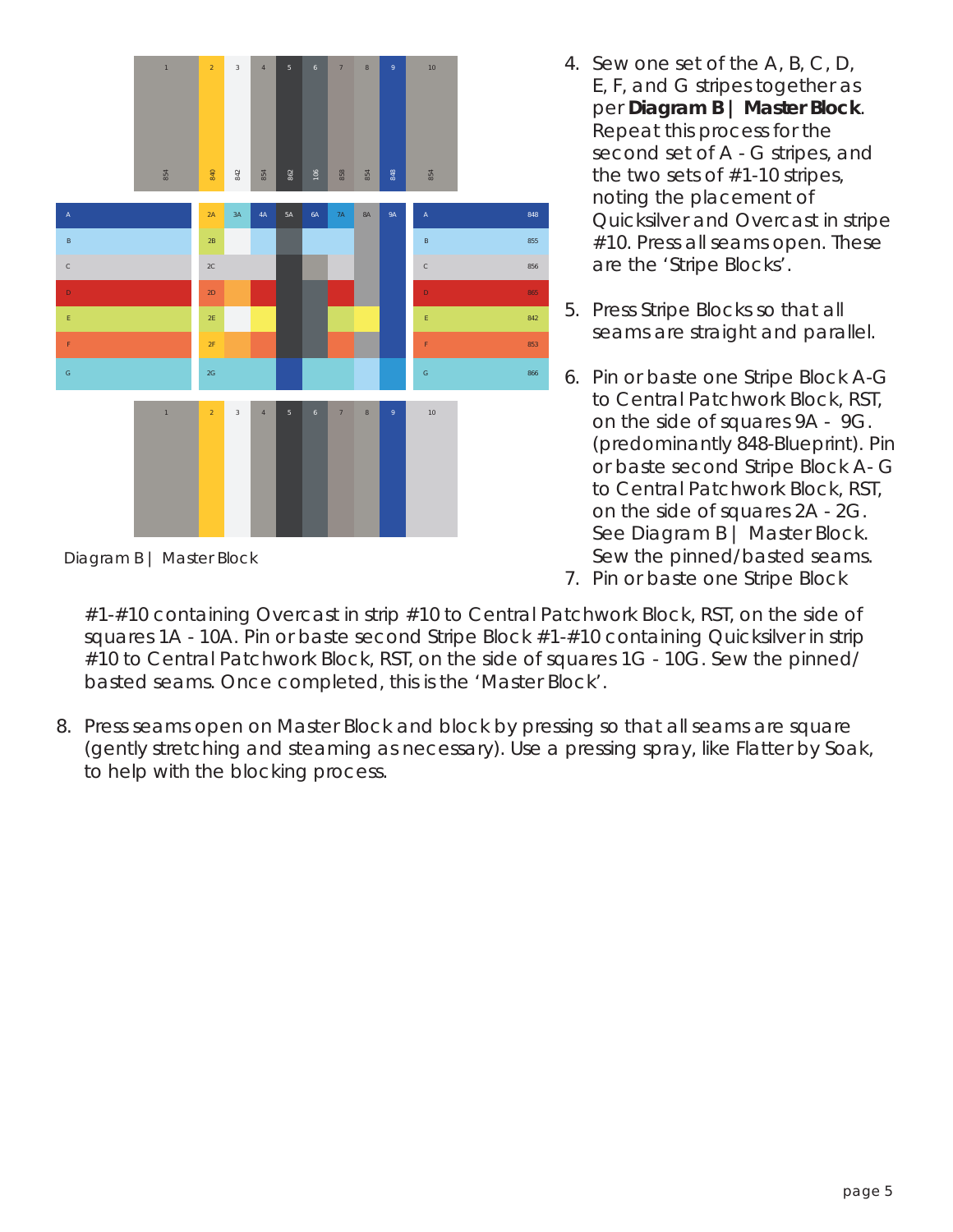9. Prepare Master Block for trimming on the diagonal by pinning or marking (with a nonpermanent marking tool) the following measurements (see **Diagram C**, starting at red dot and moving clockwise):

Seam 3/4 A: 16-1/2" (meaning between strips #3 and #4, measuring from Stripe A)

 Seam 4/5 A: 20-1/4" Seam B/C 9: 14-3/4" Seam C/D 9: 17-3/4" Seam 6/7 G: 17-1/8" Seam 5/6 G: 18 " Seam E/F 2: 17-1/4" Seam D/E 2: 19" S

10. Using stacked quilting rulers (rulers butted against each other on the long side to create one continuous line) or straight edge, mark finished edge of the Master Block with a Hera Marker or other non-permanent marking tool, by joining the measurements marked in Step 9. Placing a large square quilting ruler at the corners helps keep the Master Block square. (See **Diagram C | Trimming Master Block** and **Diagram C-1 | Rulers**).



*Diagram C | Trimming Master Block*

11. Double check that all corners are square and sides are equal by measuring both along the edges (45-1/2" ea) and also the diagonal (64-3/8" ea), and that the corner for Seam  $4/5A(\bullet)$  is right on the seam. Make adjustments if this corner is not right on the seam to ensure binding insert will light up correctly (step 15).

Finished edge sides should all measure 45-1/2". Make adjustments as necessary. If your finished Master Block is bigger or smaller, but perfectly square, this is fine. But you will need to adjust the sashing and binding measurements accordingly.

- 12. Using quilting ruler, mark cutting line of the Master Block 1/4" outside the finished edge line. (Once cut, your Master Block, including seam allowance should measure 46" x 46"). Stitch in between finished edge and cutting line around perimeter of Master Block. This staystitching secures the raw edges until you attach the sashing. Trim Master Block on cutting line.
- 13. Press and block Master Block to ensure it is square and equal on all sides. Measure length of all sides and trim or re-press with pressing spray if necessary.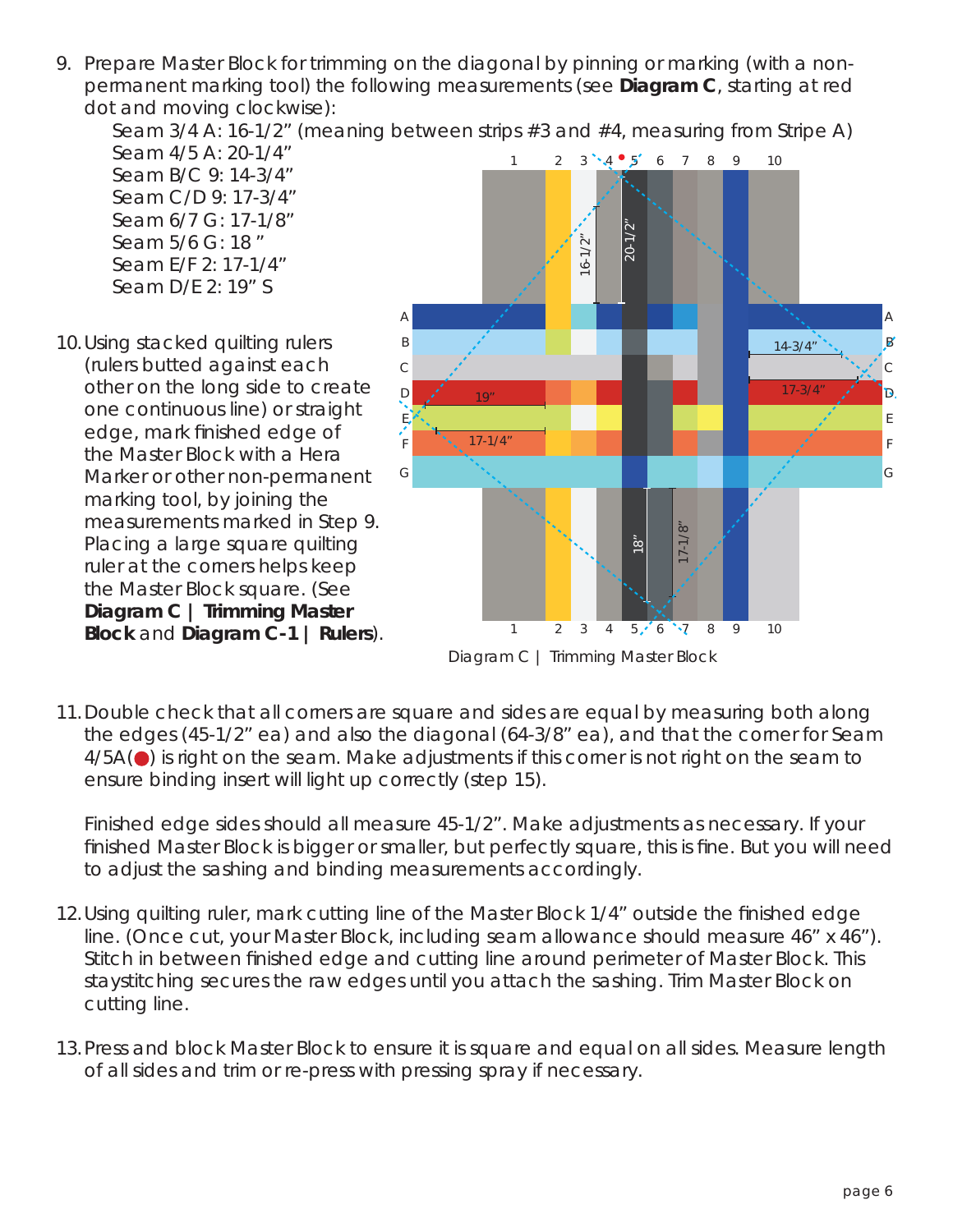### From **Fabric A**, cut:

- three strips 6" X WOF strips. Sew together end to end, then trim to make two 57" lengths
- three strips 6" X WOF strips. Sew together end to end, then trim to make two 46" lengths

*Note: Depending on where the seams in the sashing fall, it may make the sashing inserts more challenging if they fall on a sashing seam.*

14. Pin and sew 46" sashing on top and bottom edge as shown in **Diagram D | Sashing Assembly.** 

Press seams open. Pin and sew 57" sashing on sides. Press seams open.

15. To create color inserts in sashing, follow these steps for each insert:

- Mark continuation of stripes on sashing with a hera marker
- Seam rip stitching of sashing to Master Block where insert will be added, and approximately 2" beyond insert on either side.
- Cut down middle of sashing in the middle of hera marker lines (where insert will be added). See **Diagram E | Adding Sashing Inserts**.
- Measure and mark a 1⁄4" seam allowance from Hera marker lines to inside of inset area, and cut.
- You can use scraps cut from Stripe Blocks for many of the insert pieces. Seam rip the scraps as necessary for the pieces you need. See **Diagram F | Scraps for Inserts**. If any pieces are too short, use the scraps as a template and cut new inserts (4" wide strips for 862, 854 + 848, 5-3/4" wide for 866) in the appropriate color, extending length where necessary.
- With RST, sew Sashing Inserts in to one side of the appropriate spot in the sashing.
- Flip inset over, and with RST sew inset to other side of sashing.
- Repeat process for all inserts. In the case where there is a double stripe in an insert, sew these stripes together first before following insert steps. Press seams open.



*Diagram D | Sashing Assembly*



*Diagram E | Adding Sashing Inserts*